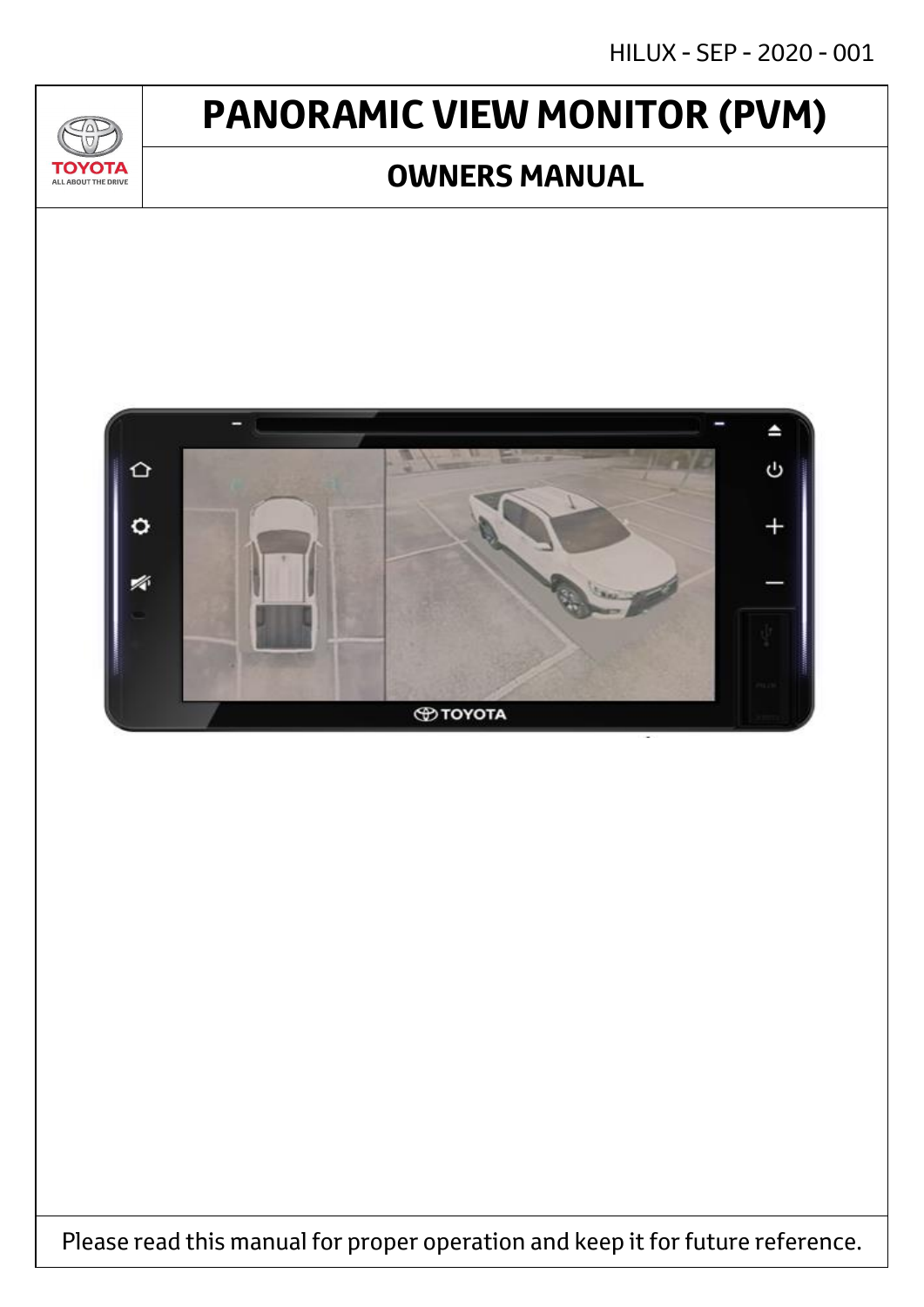

# **TABLE OF CONTENTS**

## **PANORAMIC VIEW MONITOR (HILUX)**

| <b>Section</b> | <b>Title</b>                                           | <b>Page</b>    |
|----------------|--------------------------------------------------------|----------------|
| 1.0            | <b>Statements &amp; Declarations</b>                   |                |
| 1.1            | <b>Safety Instructions</b>                             | 1              |
| 2.0            | <b>Getting Started</b>                                 |                |
| 2.1            | <b>Product Overview</b>                                | $\overline{2}$ |
| 3.0            | <b>Operating Panoramic View Monitor</b>                |                |
| 3.1            | Gear: Engaged to Parking (P) / Neutral (N) / Drive (D) | 3              |
| 3.1.1          | $2D$ model + 3D model $360^\circ$ .                    | $\overline{4}$ |
| 3.1.2          | 2D model + 3D model (from angle B).                    | 4              |
| 3.1.3          | 2D model + 3D model (from angle D).                    | 4              |
| 3.1.4          | 2D model + 3D model (from angle F).                    | 5              |
| 3.1.5          | 2D model + 3D model (from angle H).                    | 5              |
| 3.1.6          | 2D model + 3D model (from angle A).                    | 5              |
| 3.1.7          | Front view full screen.                                | 6              |
| 3.1.8          | Rear view full screen.                                 | 6              |
| 3.2            | Gear: Reverse (R)                                      | $\overline{7}$ |
| 3.2.1          | 2D model + Rear view.                                  | $\overline{7}$ |
| 3.2.2          | <b>Rear View Full Screen</b>                           | 8              |
| 3.2.3          | 2D model $+$ 3D model from view $E$ .                  | 8              |

Please read this manual for proper operation and keep it for future reference.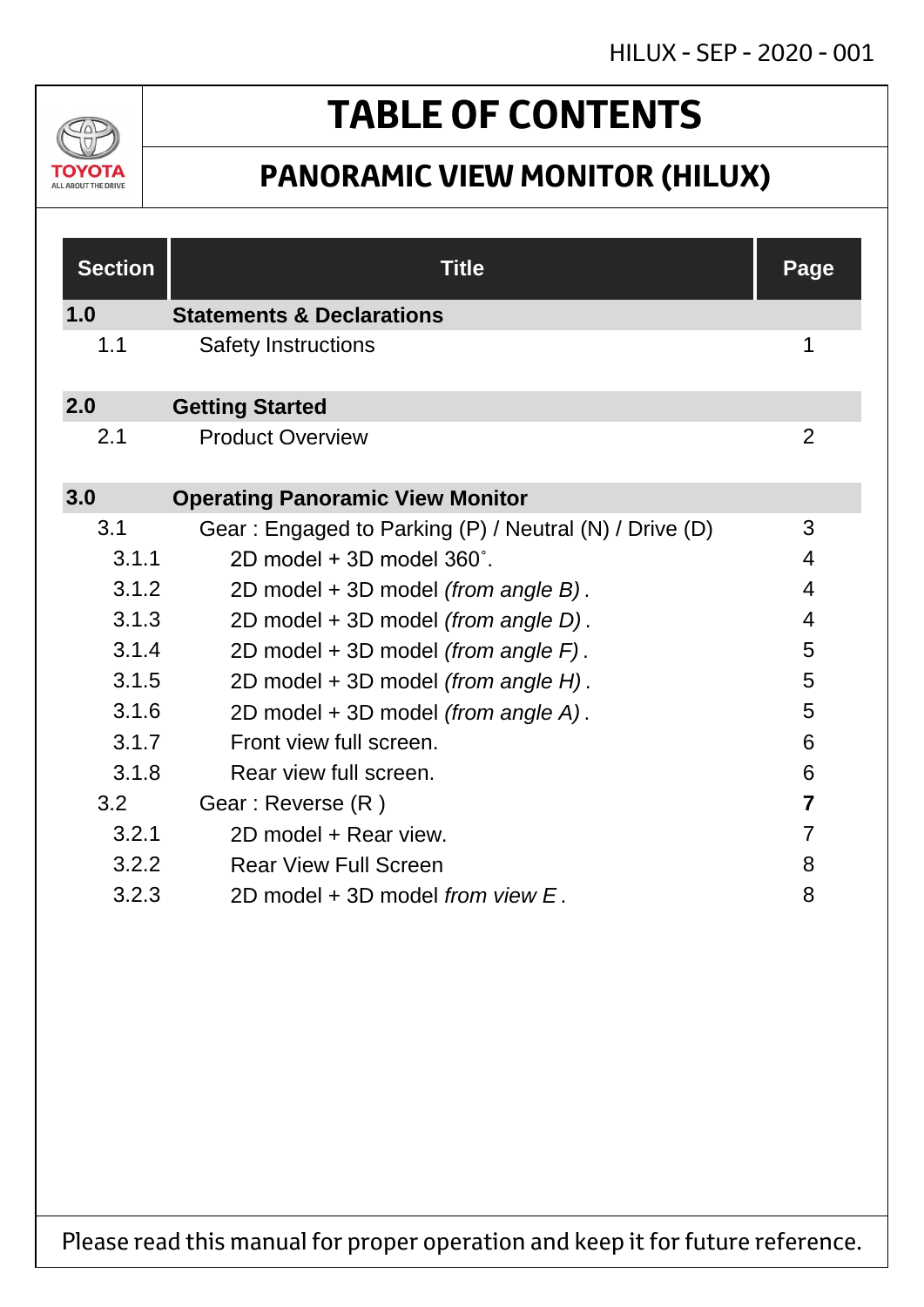# **SECTION 1.0**

## **Statements & Declarations**

#### **Safety Instructions 1.1**

#### **Warning**

ALL ABOUT THE DRIVE

Read, follow, and retain all of the following safety precautions. Heed all warnings before operating the Panoramic View Monitor.

#### **Cautions**

- 1. Several precautions are to be taken whle using the PVM :
	- a. PVM function automatically disables when vehicle speed exceeds 12 km/h.
	- b. Using the PVM mode does not alter the responsibilities of the driver's behaviour. These responsibilities include observing all the traffic rules and regulations to avoid accidents to prevent accidents, personal injuries or property damages.
- 2. Blind Spot

The cameras that are mounted at the Front, Right, Left and Rear of the vehicle are only able to view objects from a proximate distance distance of 20cm away from the vehicle.

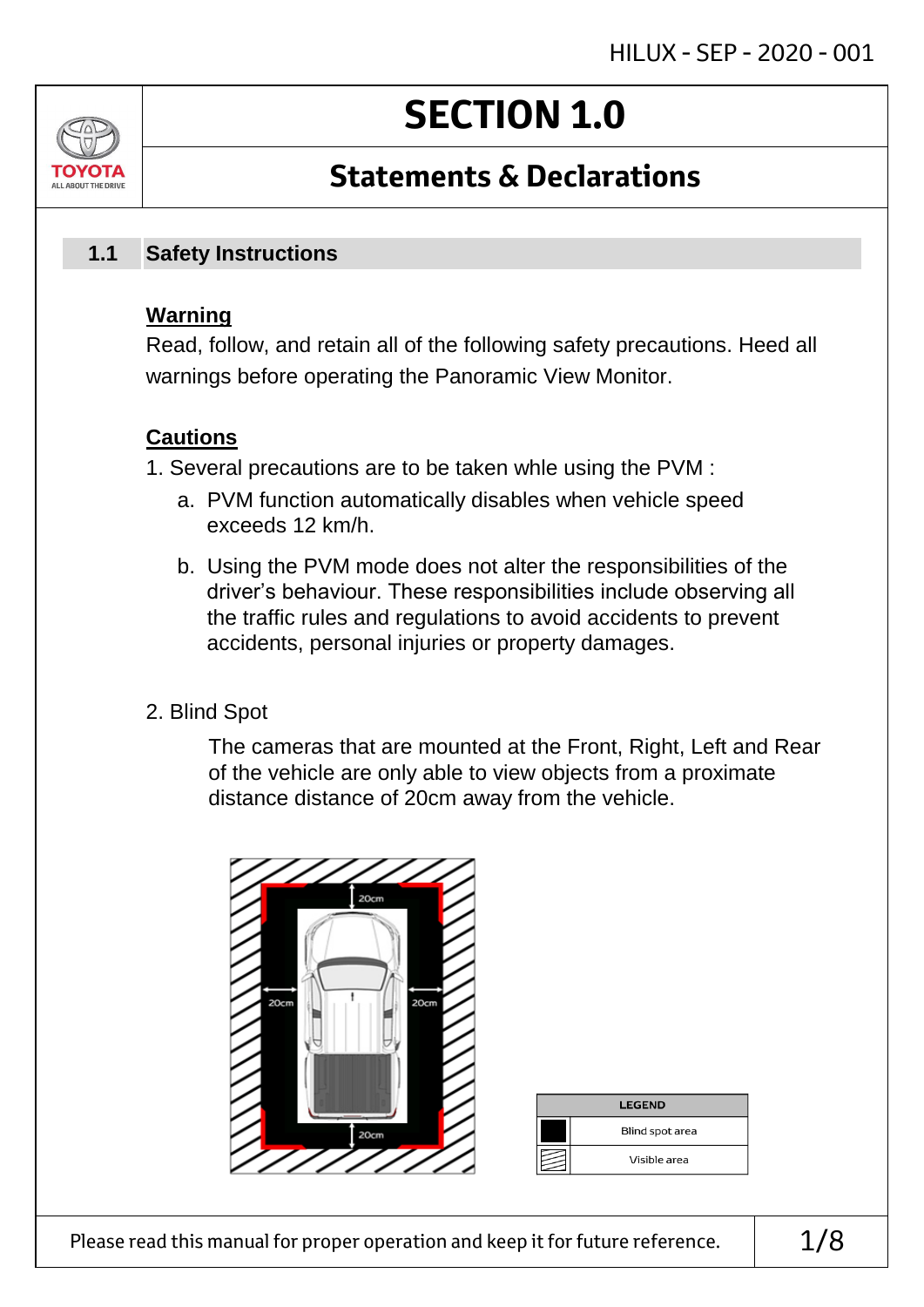# **SECTION 2.0**

## **Getting Started**

#### **Product Overview 2.1**

•

ΤΟΥΟΤΑ ALL ABOUT THE DRIVE







*Figure 2.1*

### **Front Camera Hilux 2.4**

• Front camera located at Front Grille (Hilux 2.4 variant only)

### **Front Camera Hilux 2.8**

• Front camera located at Front Grille (Hilux 2.8 variant only)

### **Right and Left Camera Hilux**

• Right / Left Camera located under the respective side mirrors

#### **Rear Camera Hilux**

• Rear camera located under the trunk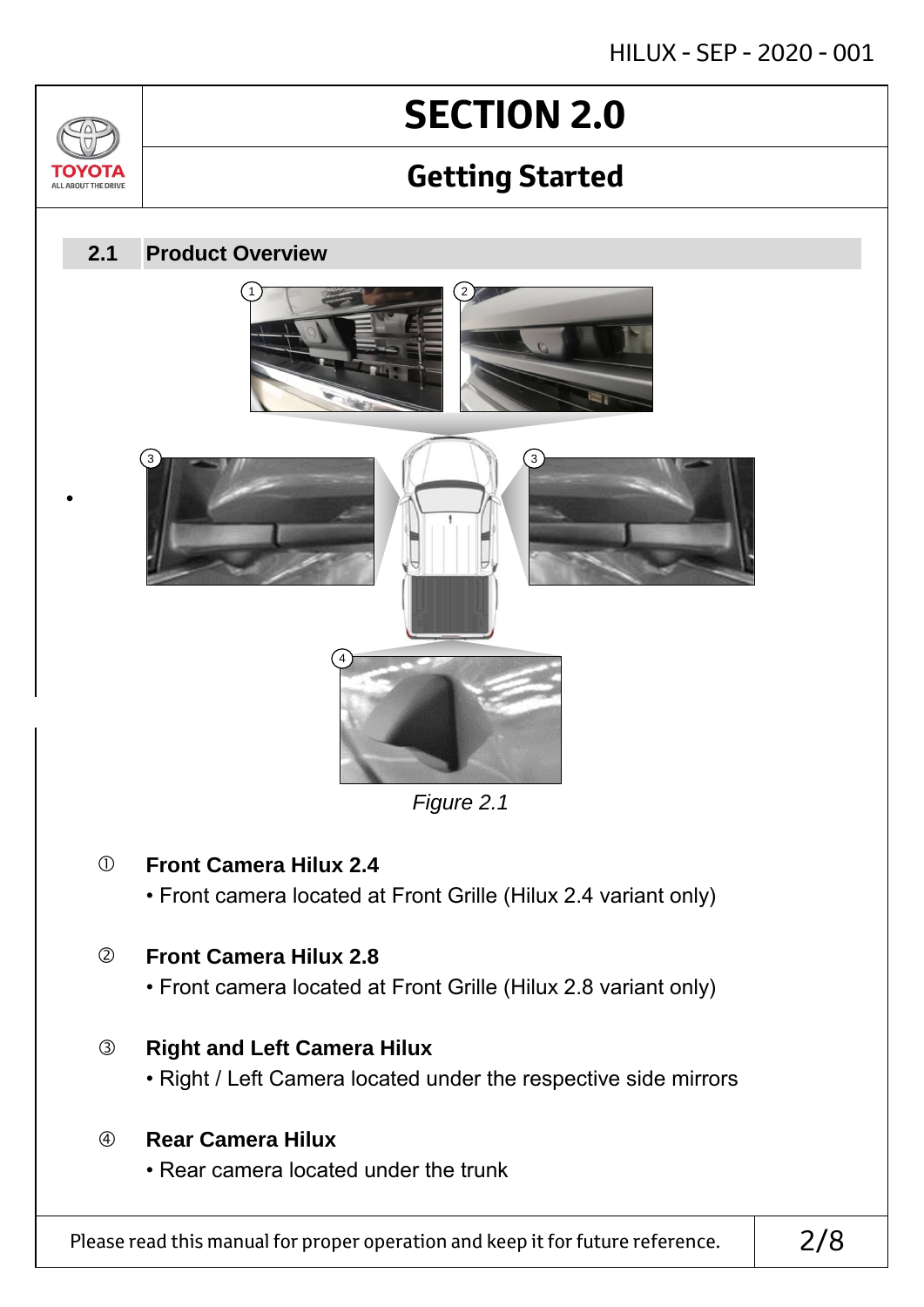# **SECTION 3.0**

## **Operating PVM**

#### **Gear : Engaged to Parking (P) / Neutral (N) / Drive (D) 3.1**

ALL AROUT THE DRIV

1. Hold the PVM button for 3 seconds until green light appears. This means that PVM has been activated manually.



- 2. User can switch between 8 views (in order) upon manual activation of PVM:
	- i. 2D model  $+$  3D model 360 $^{\circ}$ .
	- ii. 2D model + 3D model *(from angle B)* .
	- iii. 2D model + 3D model *(from angle D)* .
	- iv. 2D model + 3D model *(from angle F)* .
	- v. 2D model + 3D model *(from angle H)* .
	- vi. 2D model + 3D model *(from angle A)* .
	- vii. Front view full screen.

viii.Rear view full screen.



**3.** Press and hold PVM button for 3 seconds to exit PVM mode manually.

Please read this manual for proper operation and keep it for future reference.  $\vert$  3/8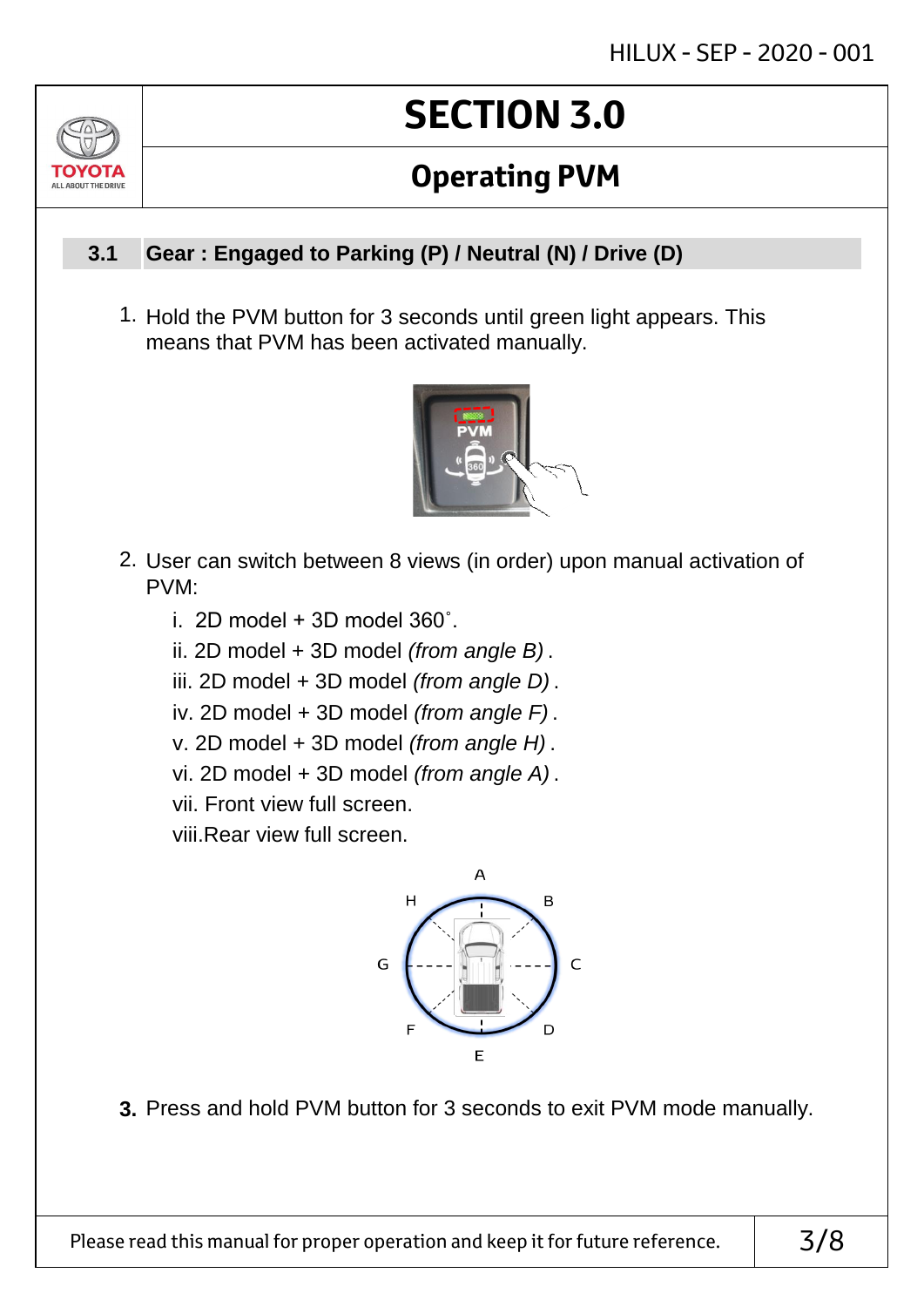# **SECTION 3.0**

## **Operating PVM**

#### **2D model + 3D model 360° view 3.1.1**

ALL AROUT THE D

3D model will rotate for 1 cycle clockwise automatically in a duration of 10 seconds upon manual activation of PVM



### **2D model + 3D model from angle B 3.1.2**



### **2D model + 3D model from angle D 3.1.3**



Please read this manual for proper operation and keep it for future reference.

4/8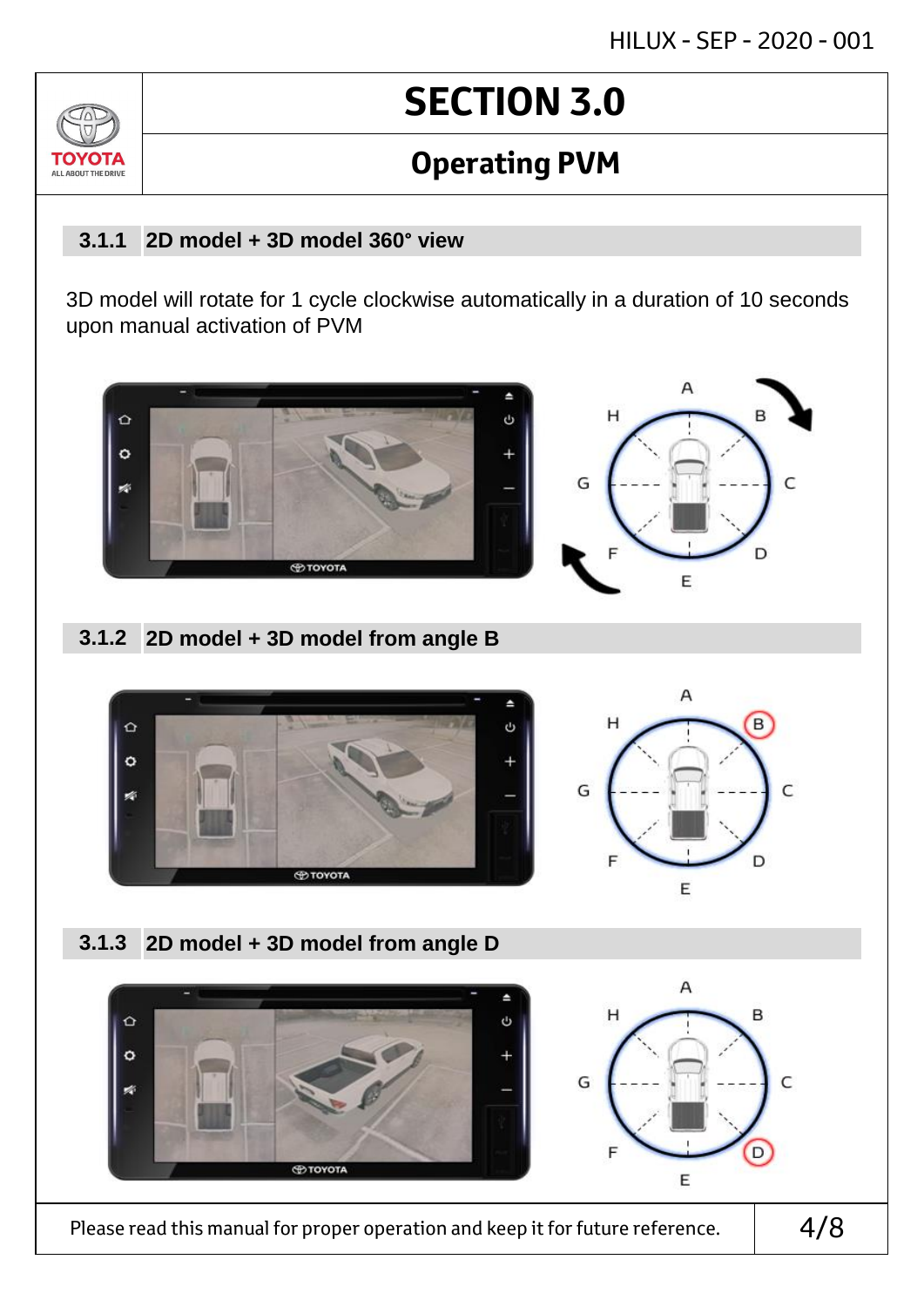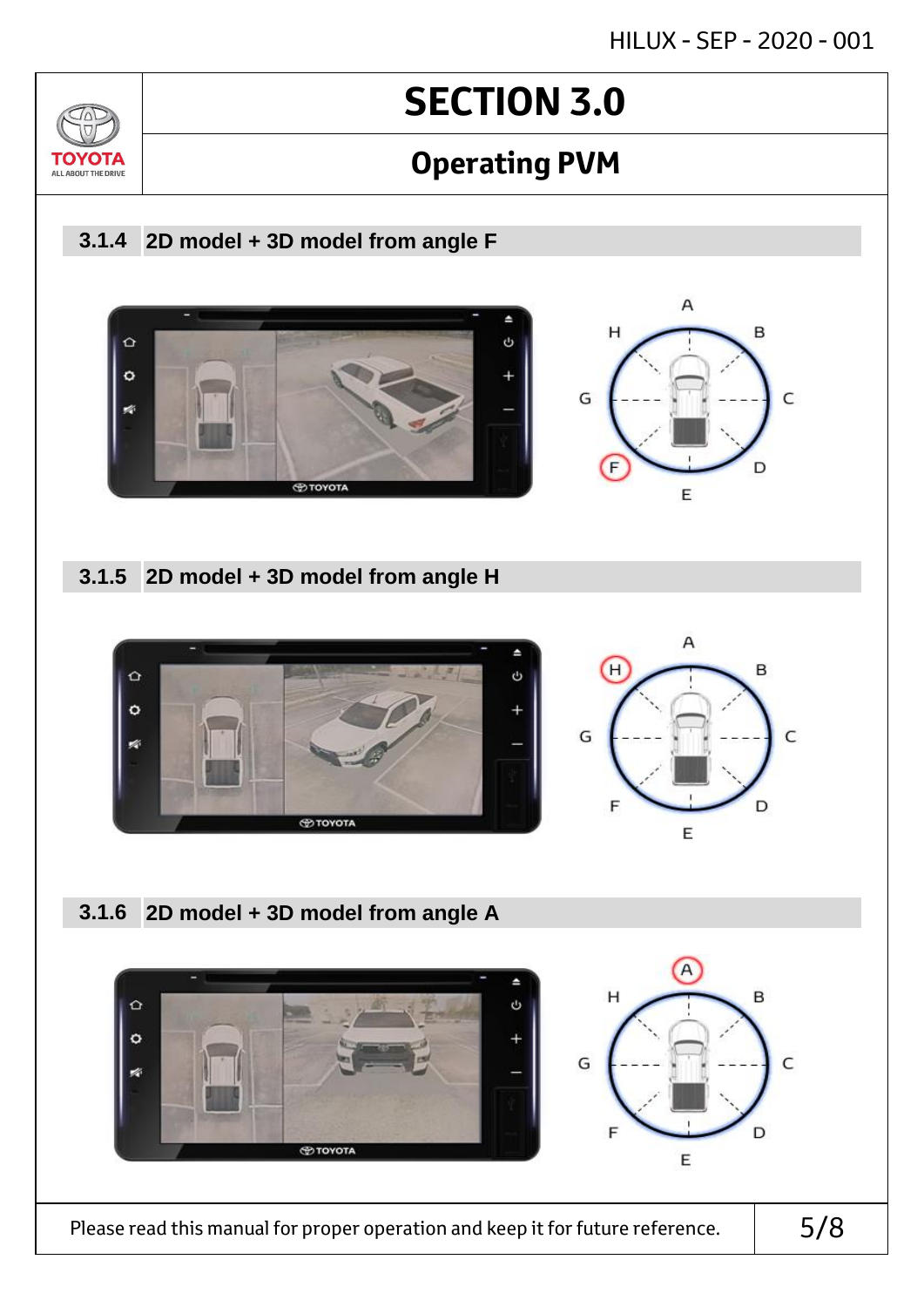

Please read this manual for proper operation and keep it for future reference.  $\vert$  6/8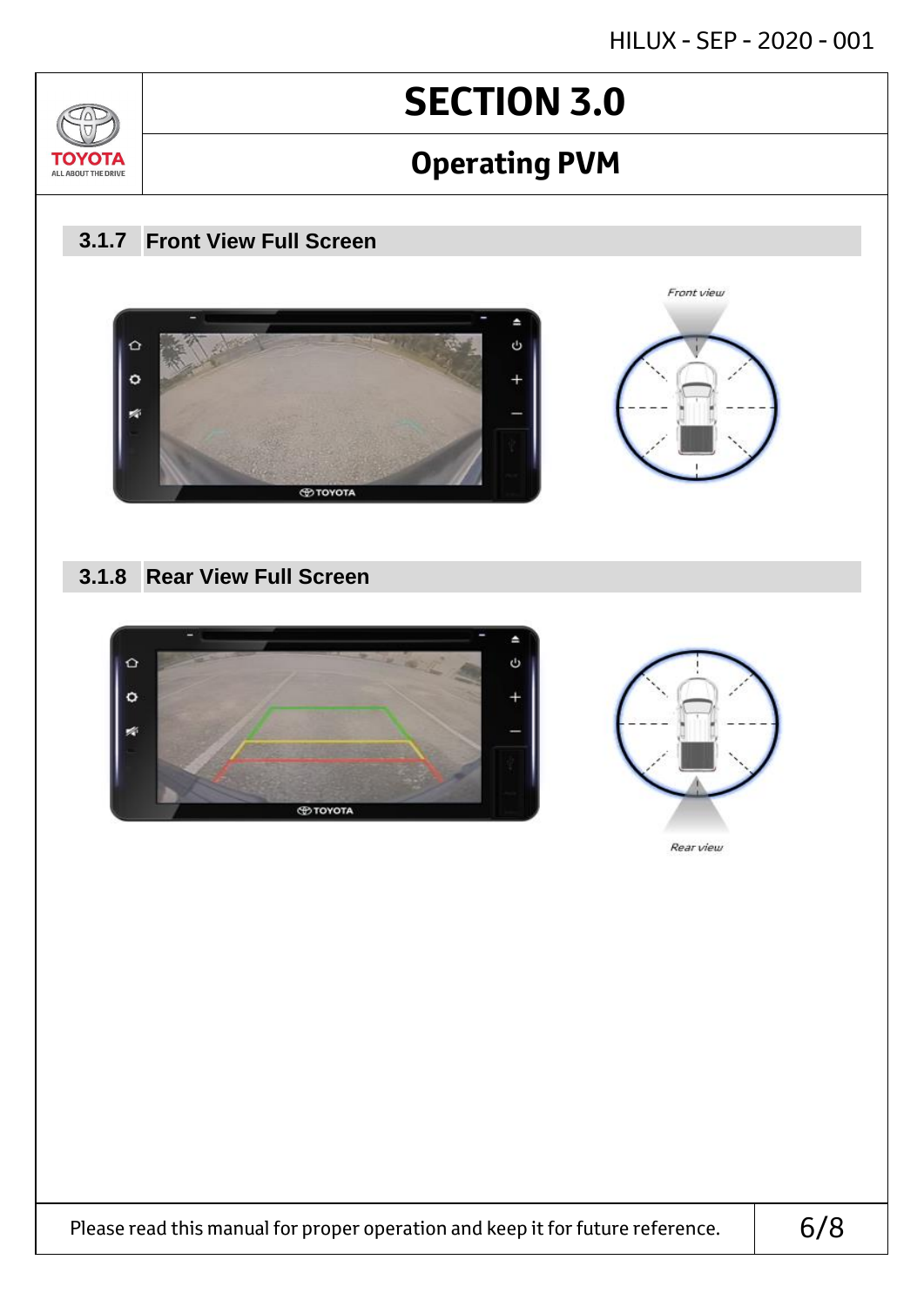# **SECTION 3.0**

## **Operating PVM**

#### **Gear : Reverse (R) 3.2**

1. When gear is engaged to Reverse (R), the screen on head display unit will switch to PVM mode automatically.



- 2. User can switch between 3 views when gear is engaged to Reverse R).
	- i. 2D model + Rear view.
	- ii. Rear View Full Screen
	- iii. 2D model + 3D model *from view E* .

#### **2D model + Rear view 3.2.1**



Please read this manual for proper operation and keep it for future reference.  $\vert$  7/8